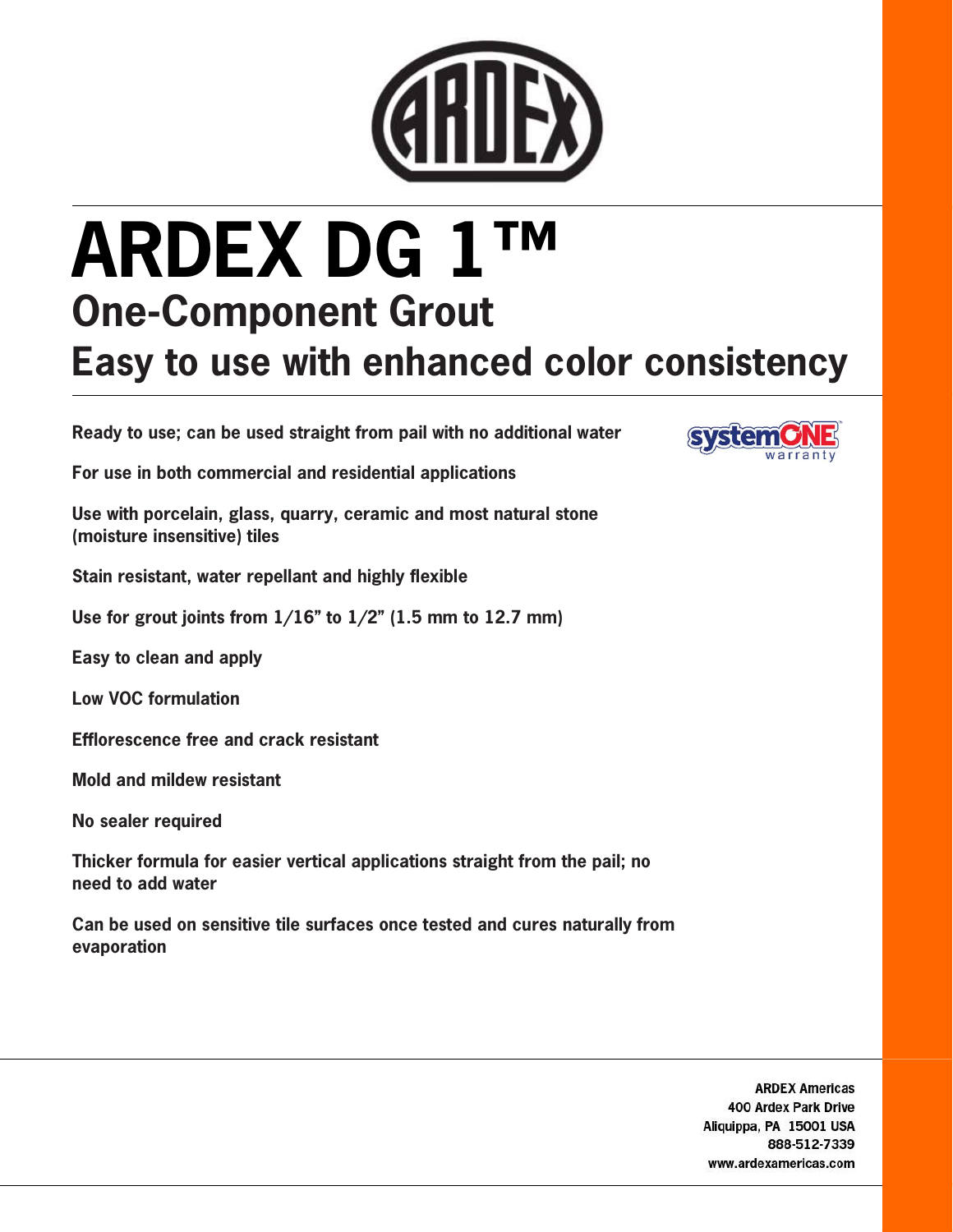# ARDEX DG 1™

### One-Component Grout

#### Suitable Applications

- Grout joints from  $1/16$ " to  $1/2$ " (1.5 mm to 12.7 mm)
- Dry or damp substrates (no standing water)
- Interior (not submerged)
- Use with most common tile types (Not for moisturesensitive tiles / stone, distressed or tumbled travertine tiles, pebble-stone or river-rock tile or irregularly shaped tile or stone)
- Not for high chemical resistance or specialized applications, commercial kitchens or other heavy industrial applications where fatty acids are present and/or where no-rinse enzymatic cleaners will be used, steam rooms or saunas or areas exposed to continuous high surface temperatures (greater than 140°F / 60°C, such as near fireplaces or wood stoves)

#### Job Conditions

During installation and cure, substrate and ambient temperatures must be a minimum of 50°F / 10°C and a maximum of 85°F / 29°C.

#### Step 1: Proper Prep™

The existing tiles / stone must be set firmly. Tile joints must be clean and free of all setting materials, dust, moisture and foreign matter. Clean the tile surface to remove contaminants that may discolor the grout.

Highly absorbent, textured or porous tiles may require sealing or treating with a grout release before grouting to prevent permanent staining

Grout joints must be clean and free of standing water, dust, dirt and foreign matter. Remove all tile spacers. Remove excess adhesive or mortar from the joint area so that 2/3 of the tile depth is available for grouting.

Following preparation, thoroughly vacuum to remove all excess dirt and debris.

#### Step 2: Mixing and Application

#### Recommended Tools

High-quality rubber float · ARDEX sponge (or similar) · white Scotch-Brite® pad

#### Application Data

Times based on 70°F / 21°C. Drying time is a function of jobsite temperature and humidity conditions. Low substrate temperatures and/or high ambient humidity will extend the drying time. Adequate ventilation and heat will aid drying. Grout dry times are also affected by tile porosity and grout joint depth.

#### Minimum Cure Time Prior to Traffic

| Light Foot Traffic:              | 24 hours   |
|----------------------------------|------------|
| Normal Foot Traffic:             | 2 days     |
| Full cure (stain resistance and  | 3 days     |
| intermittent water exposure):    |            |
| Heavy Foot (Commercial) Traffic: | 6 - 7 days |

#### Color Variance

Actual grout color may vary when dry, depending on installation conditions, substrate, type of tile installed and other factors.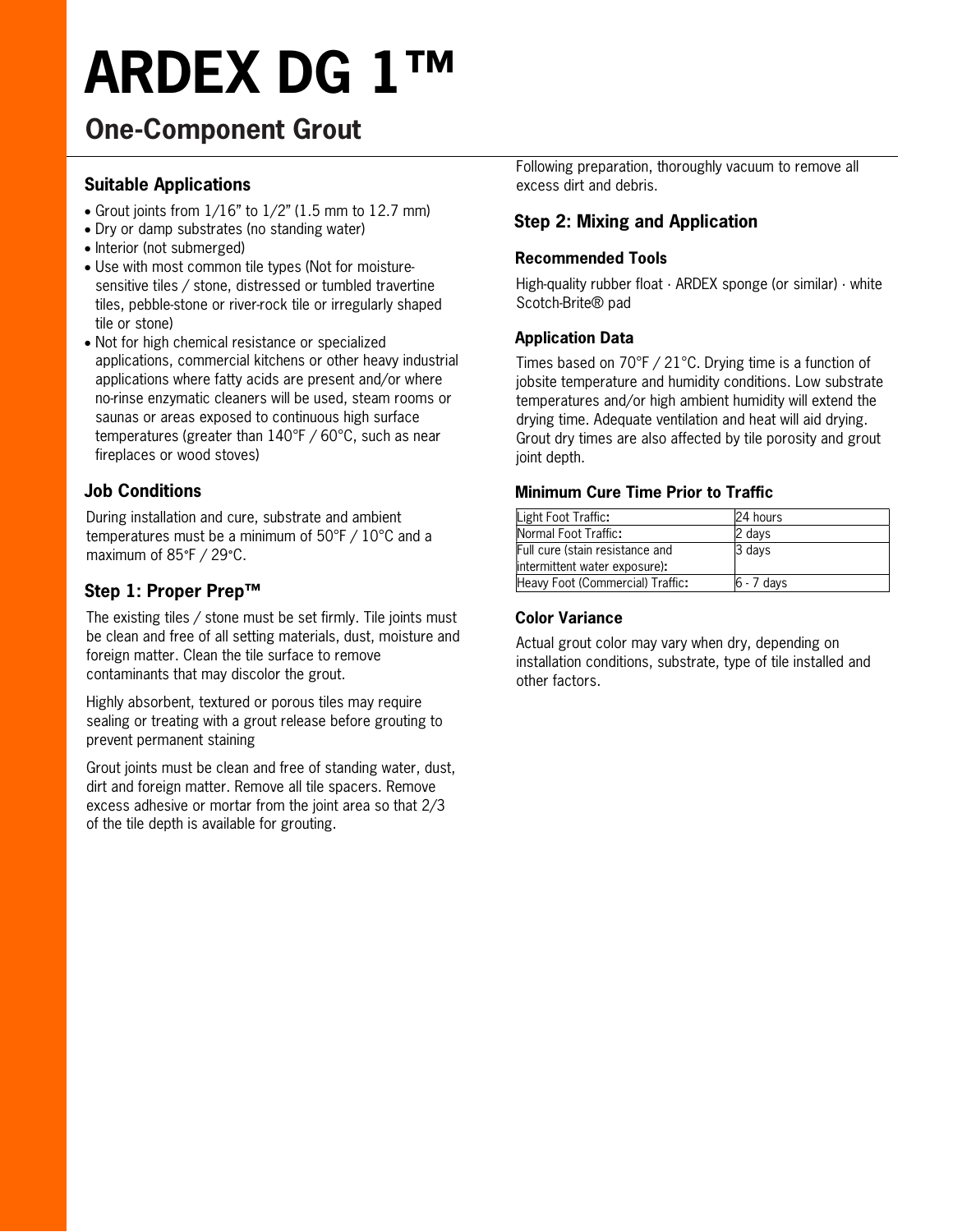#### Agitation

Product may need to be agitated if layer on top is too thick or if liquid is separated from sand. Agitate using a paint stirrer or hand-mixing tool for 5 - 15 seconds to allow easy workability. Do not use a drill.

#### Application

Do not allow the material in the pail to sit open to air for a prolonged period.

Some types of tiles may be prone to scratching and surface discoloration when using grout. In accordance with industry standards, and to determine the suitability of the products for the intended use, always install an adequate number of properly located test areas.

Using a high-quality rubber float, work the grout into the joints until they are filled completely.

As work proceeds, remove all excess grout from the face of the tile using the rubber float, working at a 45° angle to avoid removing grout from joints.

Grout small areas (25 - 30 sq. ft. / 2.3 - 2.8 sq. m) at a time to prevent the grout from hardening on the surface of the tile. Clean grout from tile surface within 5 - 15 minutes, depending on jobsite conditions.

#### Joint Forming and Tile Cleanup

After 5 - 10 minutes (70°F / 21°C), depending on temperature and humidity, and then continuously throughout the installation, cleaning as you go: The joints can be formed, and the residual grout on the face of the tile can be removed easily by using a lightly dampened sponge. Do not use excessive water.

Any dry film (haze) remaining on the tile surface can be removed easily by finishing or polishing with a dry or slightly damp terrycloth towel or sponge after the grout has hardened completely in the joints.

In extremely warm conditions where the residual grout is left on the tile for too long to re-emulsify, the residual grout can be loosened using a white Scotch-Brite pad. Apply gentle pressure to the pad, and work in a circular motion to loosen the grout. Carefully remove the slurry with a barely damp sponge, rinsing the sponge with clean water after each pass.

#### Sealing

While not required, a penetrating grout sealer can be applied. Follow sealer manufacturer's recommendations for preparation, application and cure.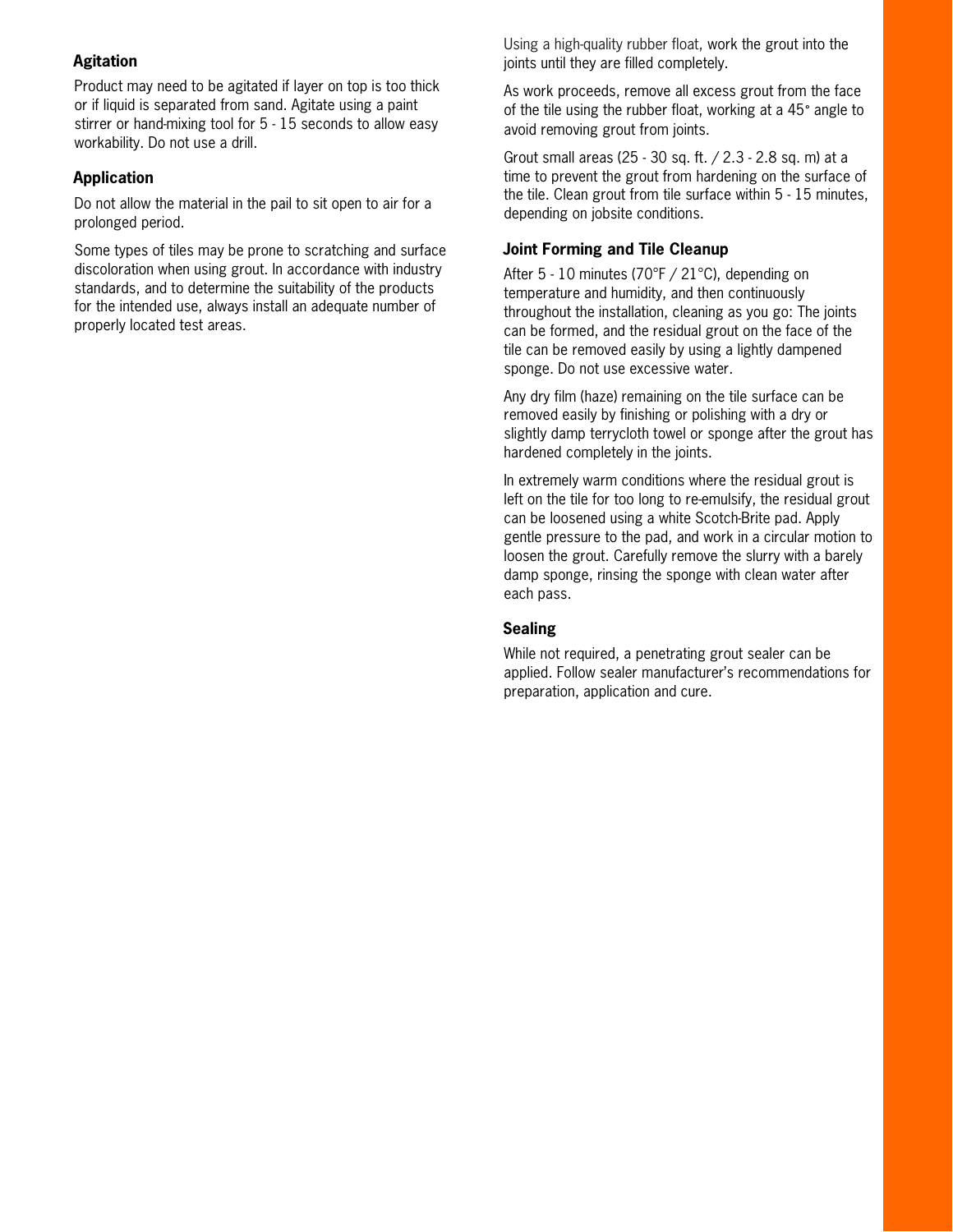#### Important Maintenance Notes

Although this product will resist staining and clean more easily than virtually all other cement-based grouts, it is not stain-proof and should be cleaned and maintained regularly to keep the installation looking its best.

Multiple uses of steam cleaners and/or power washers is not recommended.

#### **Notes**

FOR PROFESSIONAL USE ONLY by licensed, bonded contractors who are trained in the application of this product and/or similar products. Not sold by ARDEX through home improvement centers. For information on ARDEX Academy trainings, visit ardexamericas.com.

Never mix with cement or additives outside of our written recommendations. Observe the basic rules of concrete work, including the minimum surface and air temperatures detailed above. Install quickly if the substrate is warm, and follow the warm weather installation guidelines available on our website. Observe the basic rules of tile work.

Dispose of packaging and residue in accordance with prevailing regulations. Do not flush material down drains. Do not reuse packaging.

For high chemical resistance and specialized applications, please refer to the ARDEX WA technical data sheet.

For commercial kitchens and other heavy industrial applications where fatty acids are present and/or where norinse enzymatic cleaners will be used, steam rooms or saunas or areas exposed to continuous high surface temperatures, please refer to the ARDEX WA technical data sheet.

#### Technical Data According to ARDEX Quality **Standards**

All data based on a partial, in-lab mix. Mixing and testing completed at 70°F / 21°C Physical properties are typical values and not specifications.

| <b>Shore A Hardness:</b> | ≥60                                             |
|--------------------------|-------------------------------------------------|
| VOC:                     | 1 g/L, SQACMD 1168                              |
| Packaging:               | 1-gallon $/$ 3.78 L pail                        |
| Storage:                 | Store in a cool, dry area. Do not leave units   |
|                          | exposed to sun. Protect from freezing.          |
| <b>Shelf Life:</b>       | 1 year, if unopened and properly stored         |
| <b>Warranty:</b>         | ARDEX L.P. Standard Limited Warranty applies.   |
|                          | Also eligible for ARDEX SystemOne® Warranty     |
|                          | when used in conjunction with select ARDEX tile |
|                          | and stone installation materials. See           |
|                          | ardexamericas.com/services/warranties for full  |
|                          | warranty details.                               |

#### **Precautions**

Carefully read and follow all precautions and warnings on the product label. For complete safety information, please refer to the Safety Data Sheet (SDS) available at ardexamericas.com.

Made in the USA.

Copyright 2022 ARDEX, L.P. All rights reserved. Content updated 2022-02-15. Supersedes all previous versions. Latest version available at ardexamericas.com. For technical updates, visit ardexamericas.com/services/technicalservices/techupdates.